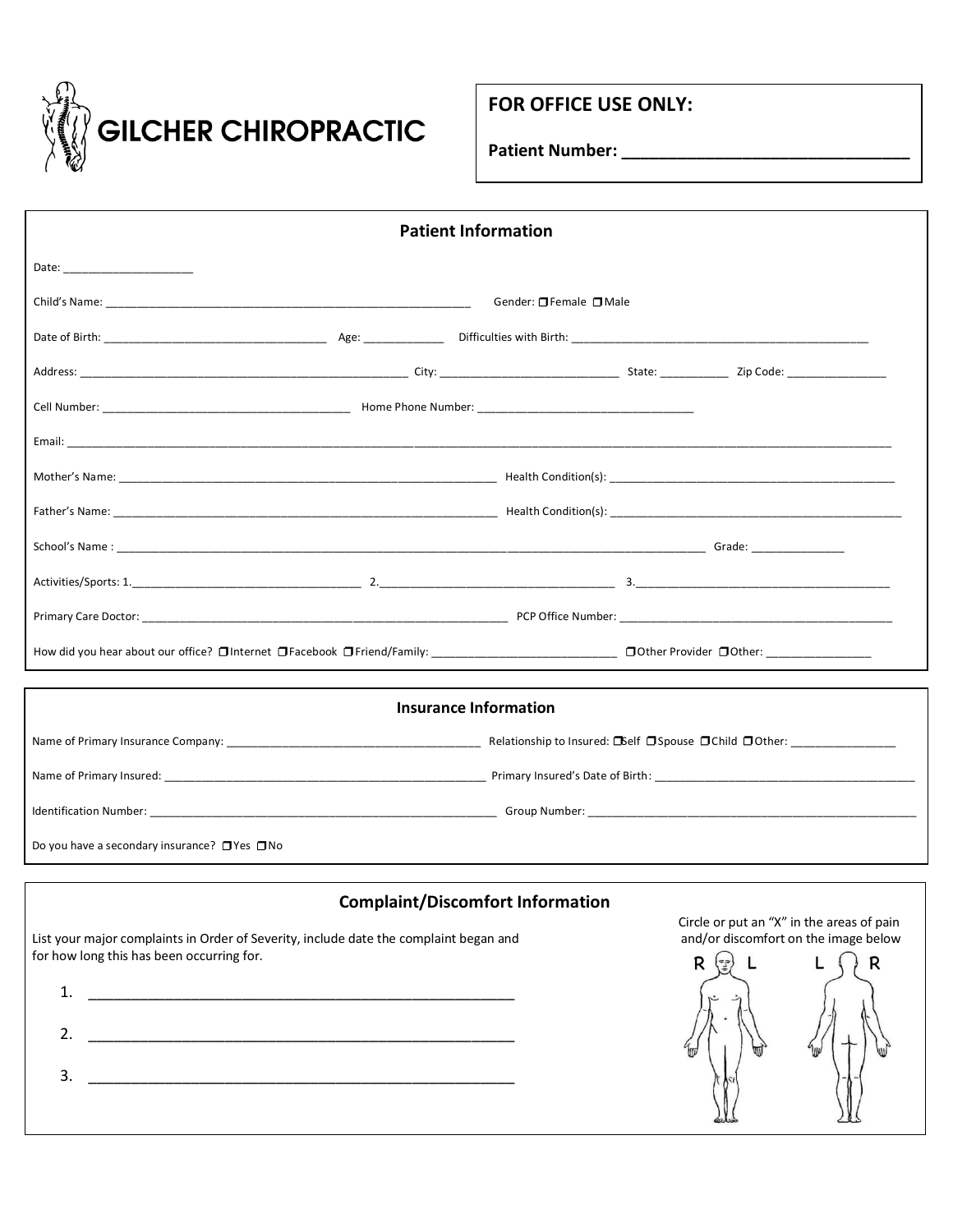| <b>Medical History</b><br>Do you have any of the following health conditions and/or symptoms?                                                                                                                                   |  |  |  |
|---------------------------------------------------------------------------------------------------------------------------------------------------------------------------------------------------------------------------------|--|--|--|
| □ Asthma □ Arthritis □ Cancer □ Diabetes □ High Blood Pressure □ Low Blood Pressure □ Lower Back Pain □ Mid-Back Pain                                                                                                           |  |  |  |
| □Neck Pain □Pain Down Leg □Shoulder Pain □Hip Pain □Loss of Balance □Shooting Headaches □Frequent Headaches                                                                                                                     |  |  |  |
| □ Migraine Headaches □ Abdominal Pain □ Swollen Ankles □ Painful Menstruation □ rregular Menstruation □ Knee Pain                                                                                                               |  |  |  |
| □ Upper Back Pain □ Pain in Hands □ Numbness in Legs □ Irritability/Moodiness □ Pain in Joints □ Swollen Joints □ Dizziness/Vertigo                                                                                             |  |  |  |
| $\Box$ Throat Trouble $\Box$ Sinus Trouble $\Box$ Slipped Disc $\Box$ Chronic Fatigue $\Box$ Digestive Troubles $\Box$ Sleeping Difficulties                                                                                    |  |  |  |
| Have you seen a Chiropractor before? Lives Live is to require the series where?<br>The second version of the series where the series where the series where the series where the series where the series where the series where |  |  |  |
|                                                                                                                                                                                                                                 |  |  |  |
| Smoking Status (Check One if 13 years or older): □Everyday Smoker □Occasional Smoker □Former Smoker □Never Smoked                                                                                                               |  |  |  |
| The Centers for Medicaid and Medicare Services (CMS) require providers to report both race and ethnicity of their patients:                                                                                                     |  |  |  |
| Race: □ American Indian or Alaska Native □ Asian □ Black or African American □ White (Caucasian) □ Native Hawaiian or Pacific Islander<br>□Other: _____________________________ □ Decline to Answer                             |  |  |  |
| Ethnicity: □Hispanic or Latino □Not Hispanic or Latino □I Decline to Answer                                                                                                                                                     |  |  |  |
| Have you had any surgeries, accidents, or major injuries we should be aware of? $\Box$ Yes $\Box$ No<br>If yes, please list any surgeries, accidents, or major injuries below along with the date the event occurred            |  |  |  |
| 1.                                                                                                                                                                                                                              |  |  |  |
| 2.                                                                                                                                                                                                                              |  |  |  |
| 3.                                                                                                                                                                                                                              |  |  |  |
| Below, list all medications, vitamins, herbs, and/or minerals you currently are taking along with the dosage of each.                                                                                                           |  |  |  |
| 1.<br><u> 1989 - Johann Harry Harry Harry Harry Harry Harry Harry Harry Harry Harry Harry Harry Harry Harry Harry Harry</u>                                                                                                     |  |  |  |
| 2.<br><u> 1989 - Johann Barn, fransk politik (f. 1989)</u>                                                                                                                                                                      |  |  |  |
| 3.                                                                                                                                                                                                                              |  |  |  |
| 4.                                                                                                                                                                                                                              |  |  |  |
| 5.                                                                                                                                                                                                                              |  |  |  |
| Below, list all medications you are allergic to along with the onset date and the reaction you have to these medications.                                                                                                       |  |  |  |
|                                                                                                                                                                                                                                 |  |  |  |
| 2.                                                                                                                                                                                                                              |  |  |  |
| Weight: __________________ Height: _______'___________ Blood Pressure: _______/____________                                                                                                                                     |  |  |  |
| Preferred Language: OEnglish OSpanish OOther: __________________________________                                                                                                                                                |  |  |  |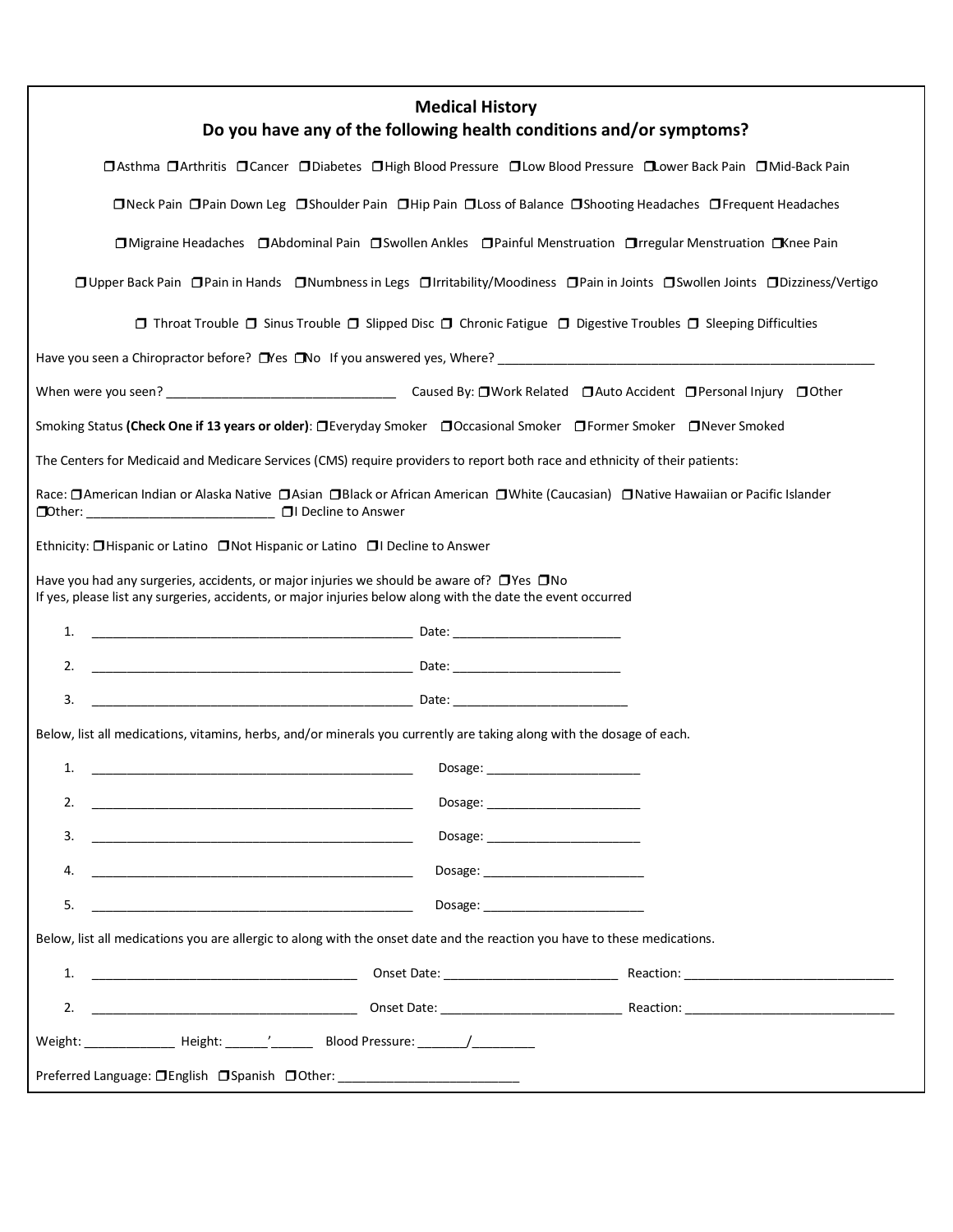# **Clinical Summary**

I choose to decline receipt of my clinical summary after each visit.

Parent/Legal Guardian's Signature: <br>
and the contract of the contract of the contract of the Date: and Date: contract of the contract of the contract of the contract of the contract of the contract of the contract of the c

# **Terms of Acceptance for Gilcher Chiropractic**

When a patient seeks chiropractic healthcare and we accept a patient for such care, it is essential for both to be working towards the same objective.

Chiropractic has only one goal. It is important that each patient understands both the objective and the method that will be used to attain it. This will prevent any confusion or disappointment.

**Adjustment:** An adjustment is the specific application of forces to facilitate the body's correction of vertebral subluxation. Our chiropractic method of correction is by specific adjustments of the spine.

**Health:** A state of optimal physical, mental, and social well being. Not merely the absence of disease or infirmity.

**Vertebral Subluxation:** A misalignment of one or more of the 24 vertebra in the spinal column which causes alteration of nerve function and interference to the transmission of mental impulses, resulting in a lessening of the body's innate ability to express its maximum health potential.

We do not offer to diagnose or treat any disease or condition other than vertebral subluxation. However, if during a chiropractic spinal examination, we encounter non-chiropractic or unusual findings, we will advise you. If you desire advice, diagnosis or treatment for those findings, we will recommend that you seek the services of another healthcare provider.

Regardless of what the disease is called, we do not offer to treat it. Nor do we offer advice regarding treatment prescribed by others OUR ONLY PRACTICE OBJECTIVE is to eliminate a major interference to the expression of the body's innate wisdom. Our only method is specific adjusting to correct vertebral subluxations.

I, the contract of the statements of the statements of the above statements.

*Print Name*

All questions regarding the doctor's objectives pertaining to my care in this office have been answered to my complete satisfaction. I therefore accept chiropractic care on this basis.

Parent/Legal Guardian's Signature: \_\_\_\_\_\_\_\_\_\_\_\_\_\_\_\_\_\_\_\_\_\_\_\_\_\_\_\_\_\_\_\_\_\_\_\_\_\_\_\_\_\_\_\_\_\_\_\_ Date: \_\_\_\_\_\_\_\_\_\_\_\_\_\_\_\_\_\_\_\_\_\_\_

## **Pregnancy Release (Section for FEMALES only)**

This is to certify that to the best of my knowledge I am not pregnant, and the above doctor and his/her associates have my permission to perform an X-ray evaluation. I have been advised that X-rays can be hazardous to an unborn child.

Parent/Legal Guardian's Signature: \_\_\_\_\_\_\_\_\_\_\_\_\_\_\_\_\_\_\_\_\_\_\_\_\_\_\_\_\_\_\_\_\_\_\_\_\_\_\_\_\_\_\_\_\_\_\_\_\_\_\_\_\_\_ Date: \_\_\_\_\_\_\_\_\_\_\_\_\_\_\_\_\_\_\_\_\_\_\_

If you are pregnant, when is your expected date of delivery? \_\_\_\_\_\_\_\_\_\_\_\_\_\_\_\_\_\_\_\_\_\_\_\_\_\_\_\_\_\_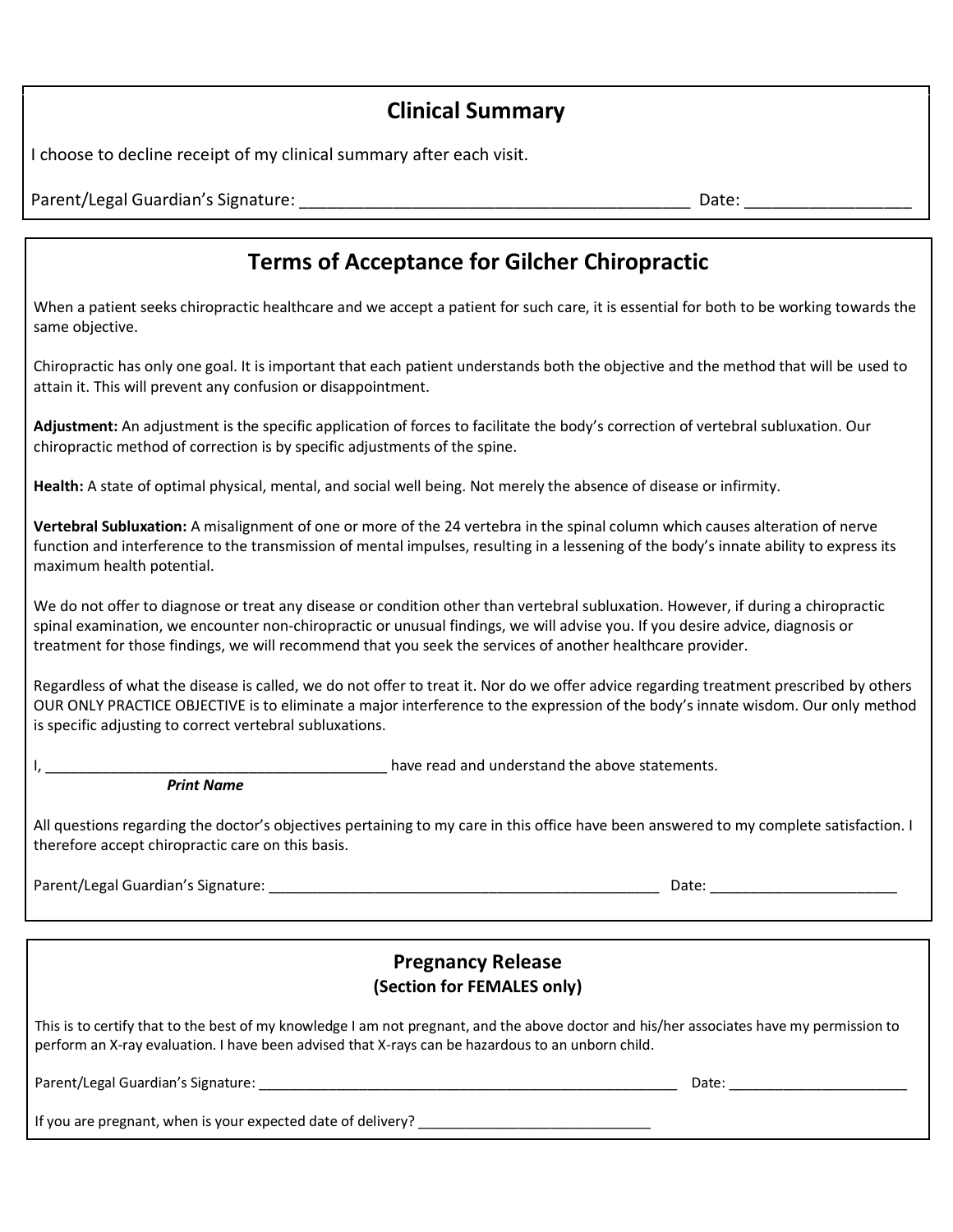#### **Medical Insurance and File Authorization**

I authorize release of any medical information necessary to process this claim and request payment of insurance benefits either to myself or the party who accepts assignment below. I authorize payment of any medical benefits directly to Charles M. Gilcher D.C. of Gilcher Chiropractic for any services rendered to me. I am aware any charges not covered by my insurance are my responsibility. I have read and fully understand the above statements.

Parent/Legal Guardian's Signature: \_\_\_\_\_\_\_\_\_\_\_\_\_\_\_\_\_\_\_\_\_\_\_\_\_\_\_\_\_\_\_\_\_\_\_\_\_\_\_\_\_\_ Date: \_\_\_\_\_\_\_\_\_\_\_\_\_\_\_

#### **Patient Consent to the Use and Disclosure of Health Care Information For Treatment, Payment, or HealthCare Operations**

I, understand that as part of my health care, Gilcher Chiropractic originates and

*Print Name*

maintains paper and/or electronic records describing my health history, symptoms, examination and test results, diagnosis, treatment and any plans for the future care or treatment. I understand that this information services as:

- A basis for planning my care and treatment
- A means of communication among the many health professionals who contribute to my care
- A source of information for applying my diagnosis and surgical information to my bill
- A means by which a third-party payer can verify that services billed were actually provided
- A tool for routine operations such as assessing quality and reviewing the competence of healthcare professionals

 I understand a copy of the Notice of Information Practices that provides a more complete description of information uses and disclosures is available upon request, accessible on Gilcher-chiro.com website or in a binder located in the front office. I understand that I have the following rights and privileges:

- The right to review the notice prior to signing this consent
- The right to object to the use of my health information for directory purposes
- The right to request restrictions as to how my health information maybe used tor disclosed to carry out treatment, payment, or health care operations

 I understand and give permission to Gilcher Chiropractic to use my name, address, phone number, and clinical records to contact me with my appointments, birthday cards, contest awards, holiday related cards, post cards, and information about treatment alternatives or health related information via mail, fax, phone, or email.

 I understand and give permission to Gilcher Chiropractic to post my picture, testimonial, and/or name to promote chiropractic in any way, shape, or form. Including Gilcher-chiro's website, Facebook, and the open waiting room boards.

 I understand that Gilcher Chiropractic is not required to agree to the restrictions request. I understand that I may revoke this consent in writing, except to the extent that the organization has already taken action in reliance thereon. I also understand that by refusing to sign this consent or revoking this consent, this organization may refuse to treat me as permitted by Section 164.506 of the code of Federal Regulations.

 I further understand that Gilcher Chiropractic reserves the right to change their Notice of Information Practice at any time without notice. Should Gilcher Chiropractic change their Notice of Information the updated version will be available upon request, accessible on Gilcherchiro.com, or in a binder located in the front office.

The use or disclosure requested under this authorization will/.will not result in direct or indirect remuneration to Gilcher Chiropractic from a third party

| Patient's Name:                                                   | Date of Birth: |
|-------------------------------------------------------------------|----------------|
| Signature of Patient or Representative:                           | Date:          |
| Description of Representative's Authority to Act for the Patient: |                |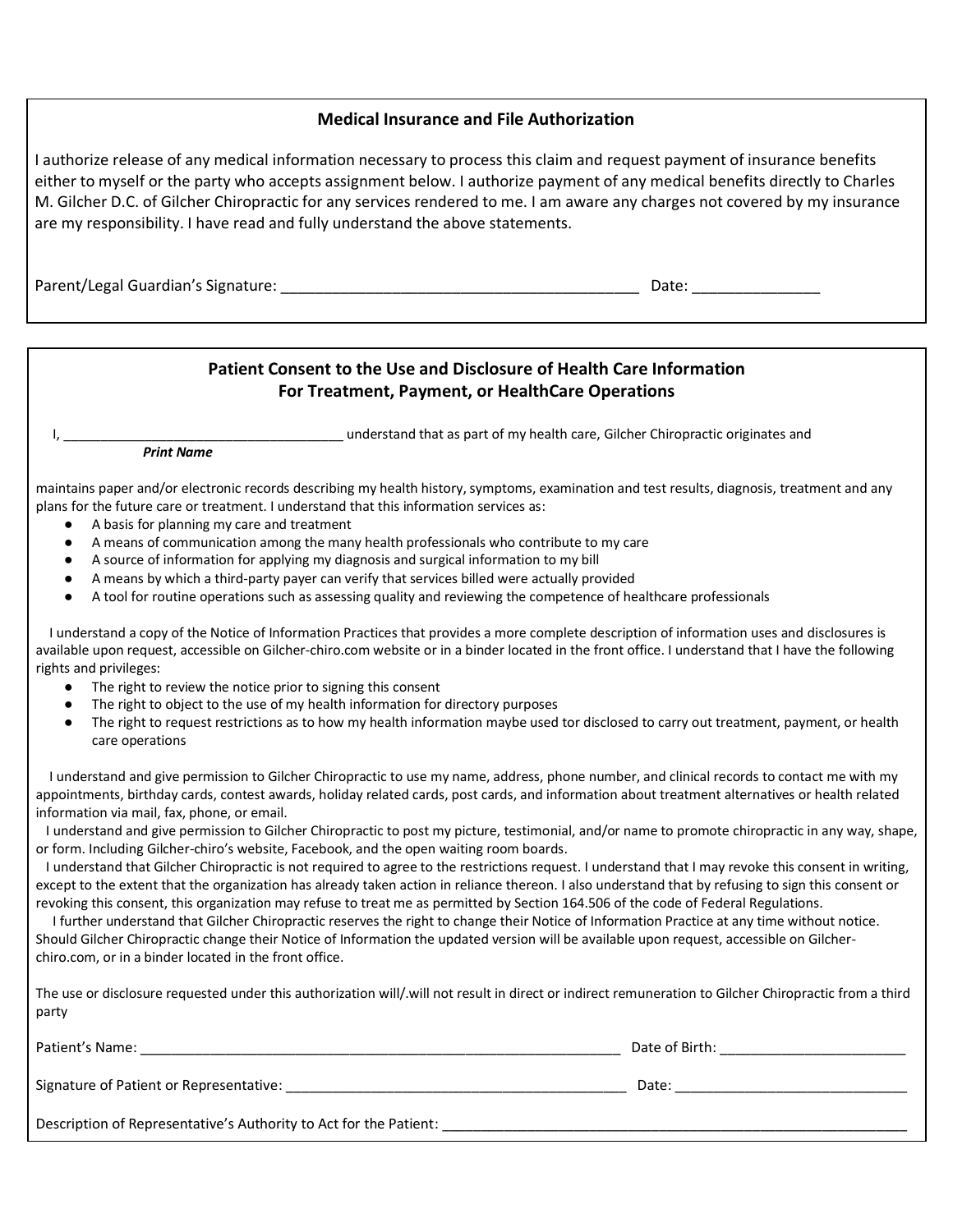### **Chiropractic Informed Consent To Treat**

I hereby request and consent to the performance of chiropractic procedures, including various modes of physio therapy, diagnostic X-rays, and any supportive therapies on me (or on the patient named below, for whom I am legally responsible) by the doctor of chiropractic indicated below and/or other licensed doctors of chiropractic and support staff who now or in the future treat me while employed by, working or associated with or serving as back-up for the doctor of chiropractic named below, including those working at the clinic or office listed below or any other office or clinic, whether signatories to this form or not.

I have had an opportunity to discuss with the Doctor of Chiropractic named below and/or with other office or clinic personnel the nature and purpose of chiropractic adjustments and procedures.

I understand and I am informed that, as is with all Healthcare treatments, results are not guaranteed and there is no promise to cure. I further understand and I am informed that, as with all Healthcare treatments, in the practice of chiropractic there are some risks to treatment, including, but not limited to, muscle spasms for short periods of time, aggravating and/or temporary increase in symptoms, lack in improvement of symptoms, fractures disc injuries, strokes, dislocations and sprains. I do not expect the doctor to be able to anticipate and explain all the risks and complications, and I wish to rely on the doctor to exercise judgment during the course of the procedure which the doctor feels at the time, based upon the fact then known, is in my best interests.

I further understand that Chiropractic adjustments and supportive treatment is designed to reduce and/or correct subluxations allowing the body to return to improved health. It can also alleviate certain symptoms through a conservative approach with hopes to avoid more invasive procedures. However, like all the other health modalities, results are not guaranteed and there is no promise to cure. Accordingly, I understand that all payment(s) for treatment(s) are final and no refunds will be issued. However, prorated fees for unused, prepaid treatments will be refunded if I wish to cancel the treatment.

I further understand that there are treatment options available for my condition other than chiropractic procedure. These treatment options include, but not limited self-administered, over the counter analgesics and rest; medical care with prescription drugs such as antiinflammatories, muscle relaxants and painkillers; physical therapy; steroid injections; bracing; and surgery. I understand and have been informed that I have the right to a second opinion and secure other opinion if I have concerns as to the nature of my symptoms and treatment options.

I have read, or have had read to me, the above consent. I have also had an opportunity to ask questions about its content, and by signing below I agree to have the above-named procedures. I intend this consent to cover the entire course of treatment for my present condition and for any future condition(s) for which I seek treatment.

| Name Printed of Parent/Legal Guardian/Parental: _________________________________ |  |
|-----------------------------------------------------------------------------------|--|
|                                                                                   |  |
|                                                                                   |  |
|                                                                                   |  |
|                                                                                   |  |